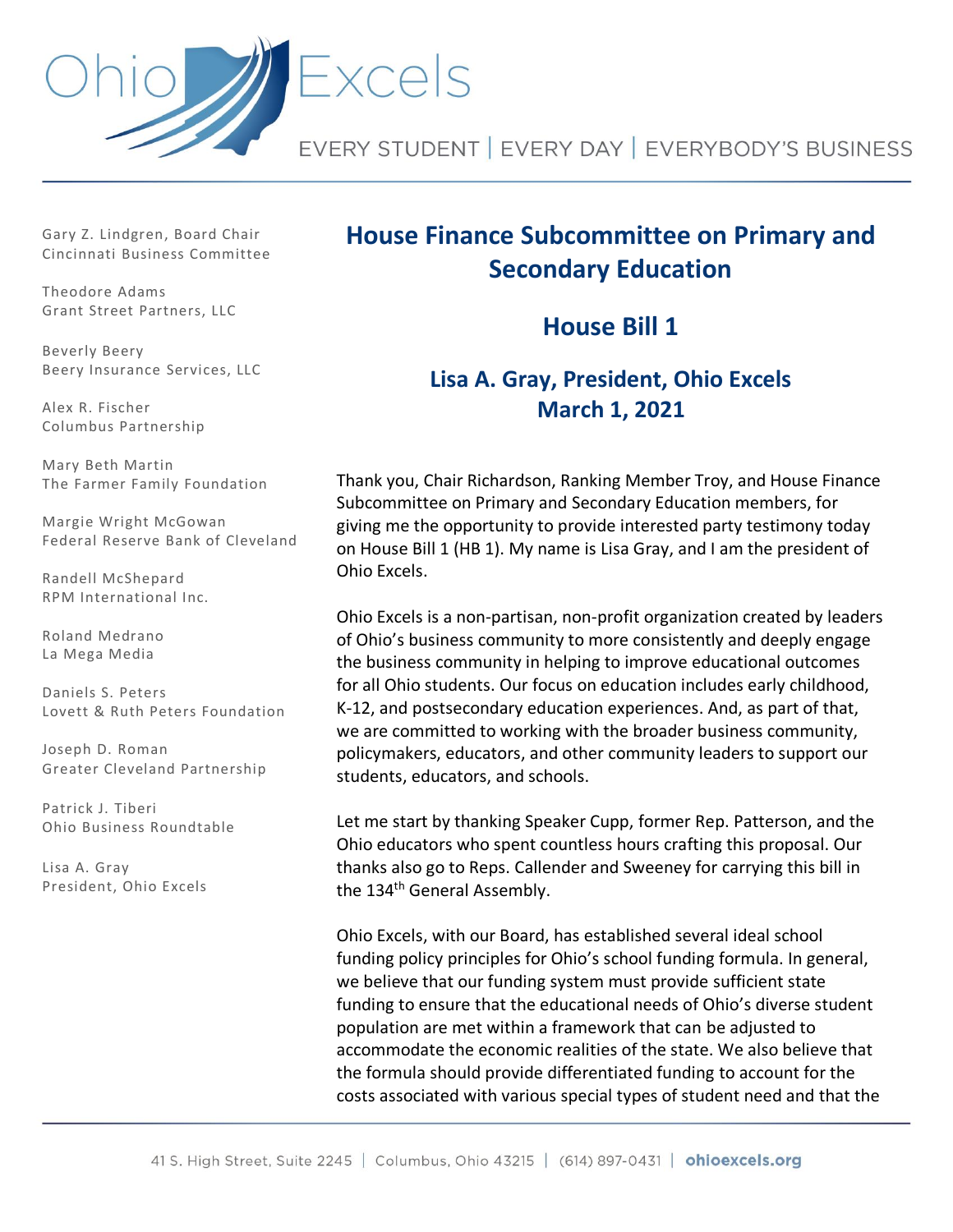formula ensures that students with similar needs are funded at similar levels, regardless of what public school they attend. *See Appendix One for a full list of Ohio Excel's Funding Principles and Ideal School Funding Policy Outcomes.*

We are testifying as an interested party because there are elements of HB 1 that we like and elements, where for us, questions and concerns remain.

Let's start with the areas we believe are aligned to our principles:

## • **Weighted Student Funding**

We support the House's proposed move to multipliers or "weights," rather than flat dollar supplements for students with special learning needs such as economically disadvantaged, special education, and English learners. This will ensure that funding for high-need students automatically scales in proportion to any changes made to the amount of money that is dedicated to a general education student.

## • **Removing Caps and Guarantees**

We support the fact that the HB 1 does away with arbitrary caps, which will move the state much closer to an equitable formula that truly appropriates dollars based on student and community need.

## • **Direct Student Funding for Choice Options**

Ohio Excels has long supported equitable funding for students enrolled in all public schools – regardless of how they're governed. We applaud the House for proposing in HB 1 that funds be sent directly to charter schools rather than passing funds through the local traditional school district. We believe this direct funding will alleviate friction between these two public school sectors.

As I mentioned earlier, there are still areas where for us, a few questions and concerns remain.

#### • **Overall Cost**

Ohio Excels is concerned that the cost of several elements in the proposed formula remain unknown or may significantly increase the cost long term. Our first concern is related to the cost escalation built into the statewide student base recalculation that will occur every five years based on teacher salaries. The vast majority of school districts in the state raise local funds to supplement teacher compensation – in other words, the current funding formula itself is only paying for a portion of total teacher salaries. In HB 1's proposed formula, the statewide student base will be recalculated to include the actual teacher salary average, including salaries that are otherwise supplemented with local funding dollars. This will produce significant cost increases over time. It is likely that the state will find it difficult (if not impossible) to keep up. Furthermore, the cost studies for student weights, such as for economically disadvantaged students, will not be completed until after this budget process is finished. While the formula may include placeholders, the long-term phase-in cost could grow significantly based on the results of these studies.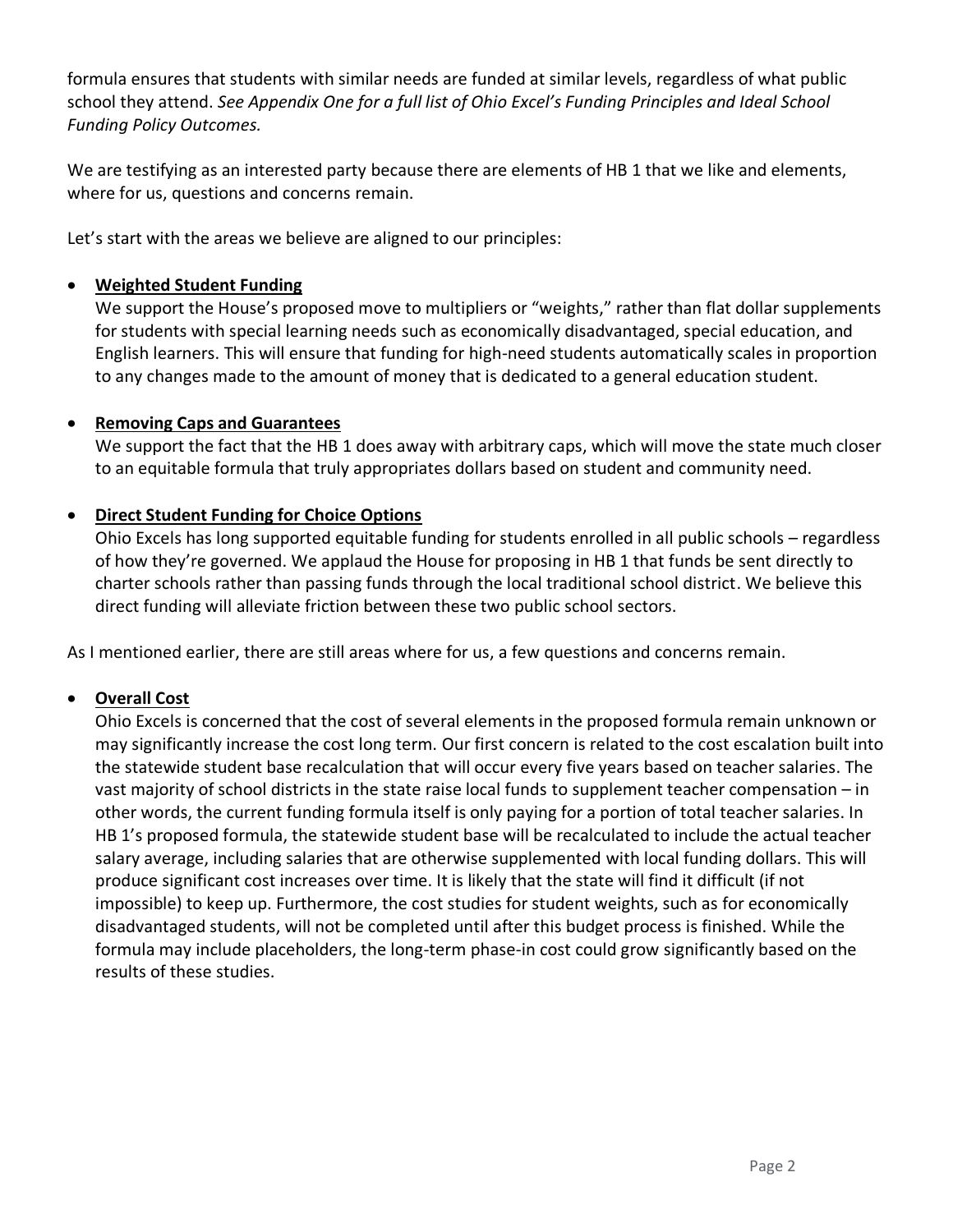#### • **Return on Investment**

As we debate changes to the school funding system, it is important to also consider how these investments will improve the academic outcomes for Ohio's students. We are not proposing specific improvement metrics tied to the increases in funding, but we strongly believe that the state must continue to measure and reports student outcomes and maintain a robust and transparent accountability system.

#### • **Funding Source**

Ohio Excels certainly believes that education is one of the most important investments that our state makes toward the public good. However, given the economic toll the pandemic has taken – and likely will continue to take – on the state's economy, we must ensure that additional funding for the formula does not disrupt Ohio's economic growth and recovery. We would not support any tax increases as Ohio's economy works to recover from the pandemic.

#### • **Charter Funding Parity**

We applaud the House efforts to create a funding base that creates more parity between charter and traditional schools by funding charters at 100% of the average instructional cost and 90% of all other support costs per student. It is true that traditional school districts incur costs that charter schools do not. But it is also true that charter schools incur costs that traditional districts do not – namely facility purchase or rent costs – that the state has not sufficiently accommodated for in this proposal. Just as the House has taken tremendous steps to construct a formula that on the whole recognizes the total cost of education, we encourage the House to consider including provisions within HB 1 to ensure that charter schools are receiving funds commensurate with their unique funding needs as well.

#### • **Governor's Student Success and Wellness Dollars**

We believe the state needs to take a holistic look at all the investments made in the budget directed to the needs of students and families and better align and maximize the effectiveness of these resources. Though not specifically addressed in the proposed formula changes, it is important to note that the education funding formula should not be the only source of support for student's social and emotional wellbeing. We continue to support the Governor's wraparound services funding priority and believe that these dedicated funds should remain outside of the formula to ensure that they are easily tracked, prioritized, and address the needs they are intended to address. But we must also remain committed to improving the coordination of all sources of funding in various state and local agencies that can be dedicated to meeting the wholistic needs of our students.

Thank you for the opportunity to share what we view as great progress in HB 1 and our remaining concerns. Ohio Excels and our board will continue to engage on this issue throughout the process this spring. If you have any questions, I can be reached at [LisaGray@OhioExcels.org](mailto:LisaGray@OhioExcels.org) or (614) 897-0431.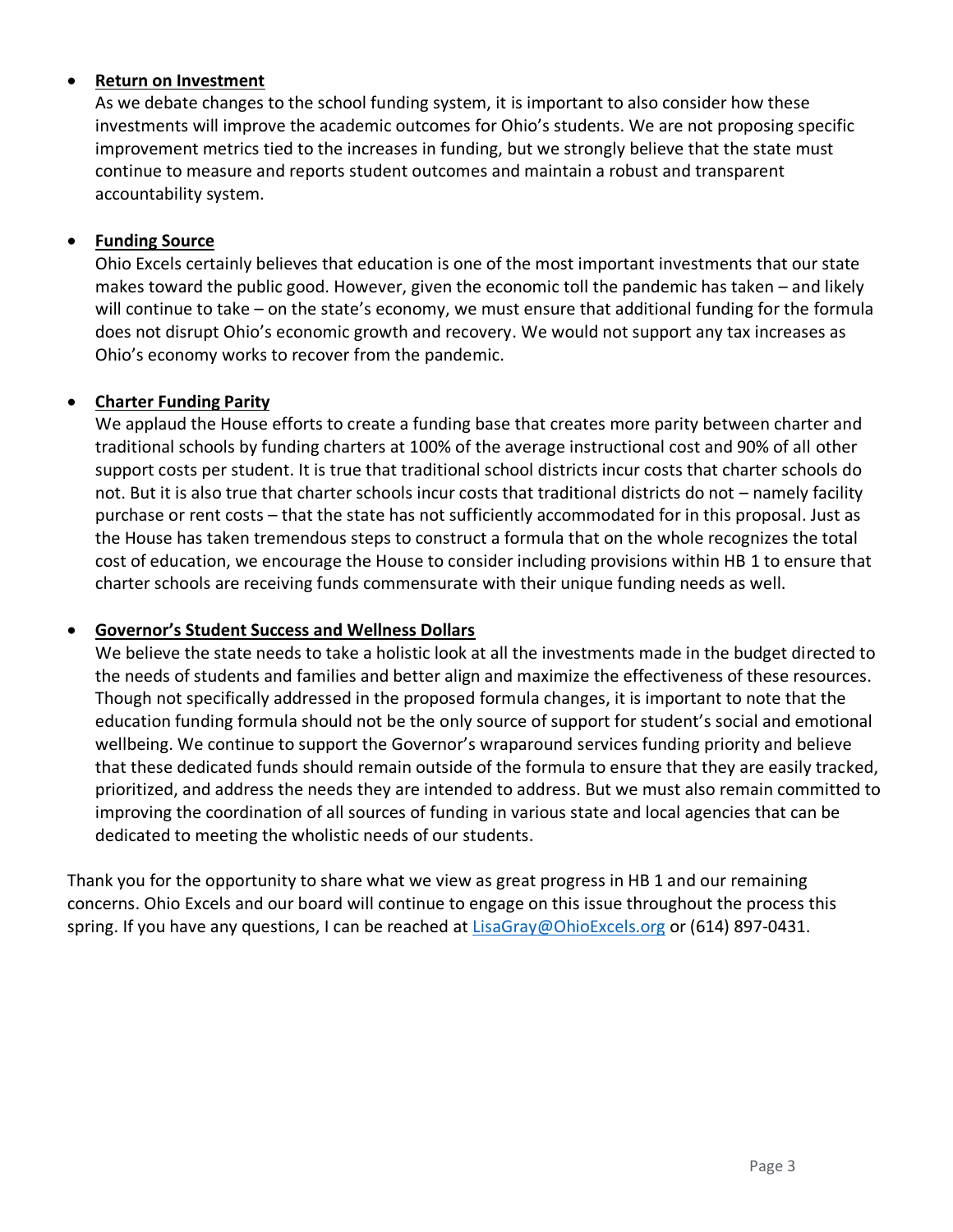# **Appendix One: Ohio Excels School Funding Principles**

# **School Funding Principles**

#### 1. **Adequacy**:

- $\circ$  The formula provides adequate state funding to meet the educational needs of Ohio's diverse student population, and automatically adjusts to meet the economic realities of the state budget
- o The formula is funded through a sustainable and predictable funding source that will not disrupt Ohio's economic growth and recovery.
- $\circ$  The new formula does not include caps and guarantees, and the transition to the new formula removes caps and guarantees as quickly as possible.

#### 2. **Equity**:

- o The formula accounts for students' different educational needs and directs funds equitably to address those unique needs no matter what public school the child attends.
- o The formula should ensure that students with unique educational needs that generate additional funds directly benefit from that increased funding.
- o The formula should fund all types of public schools in an equivalent manner.

#### 3. **Transparency**:

 $\circ$  The formula and expenditures should be as simple, clear, and predictable as possible so all stakeholders can understand it and educators can reliably plan for the future.

#### 4. **Choice**:

o The formula should enable families to choose the best school for their child and provide state funds to directly fund that choice.

#### 5. **Improvement**:

- o The formula, when fully implemented, will lead to improved student outcomes.
- o The formula must be coupled with a robust evaluation and transparent accountability system to adequately measure and report student outcomes.

#### 6. **Supports**:

 $\circ$  The formula is not the only source of funding to support students' social and emotional wellbeing, and schools, districts, counties, and the state should coordinate all resources for the benefit of students.